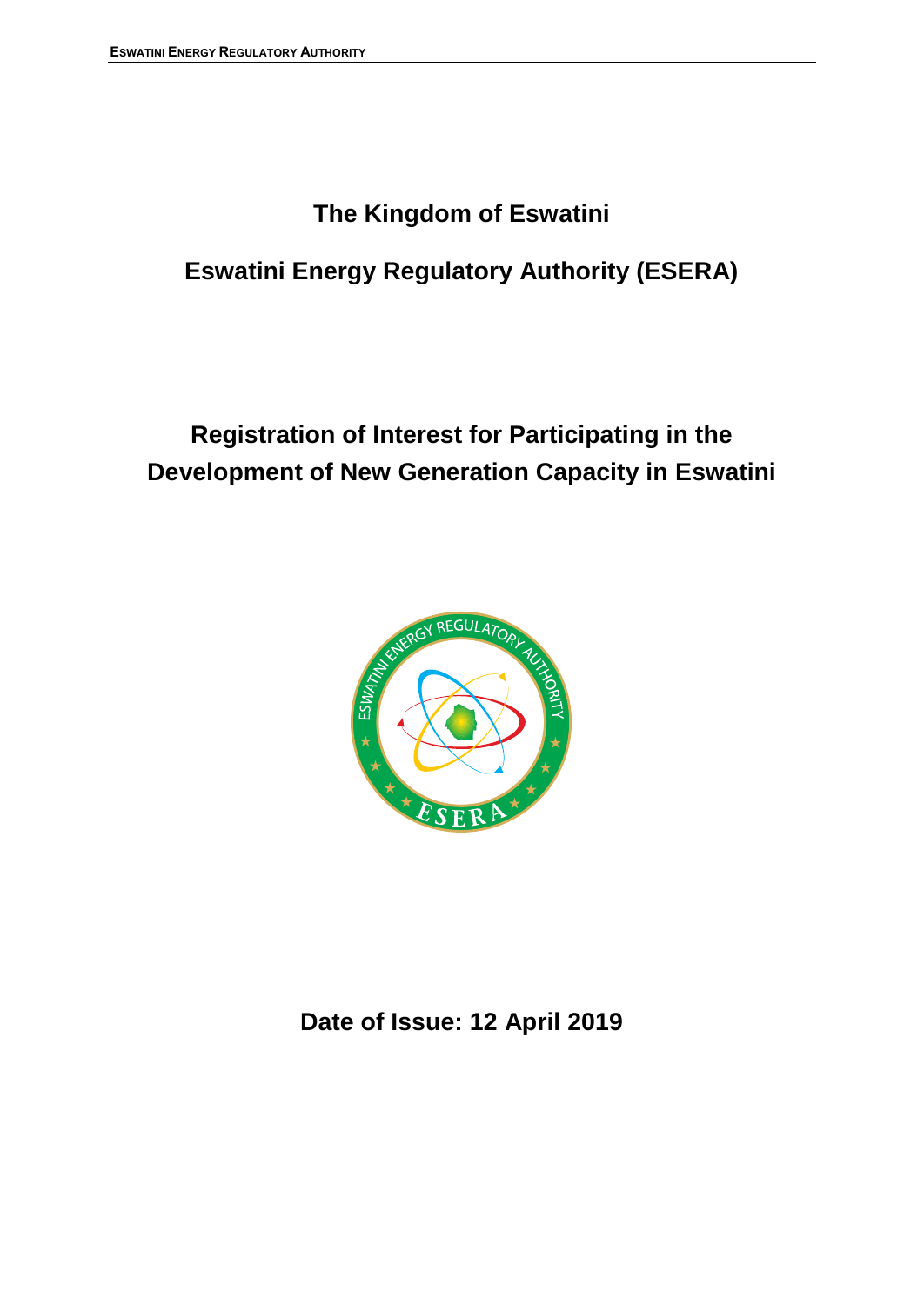#### **Table of Contents**

| <b>Introduction</b>                                     |  |
|---------------------------------------------------------|--|
| <b>Preparation and submission of Registration Forms</b> |  |
| <b>Appendix A: Registration Forms</b>                   |  |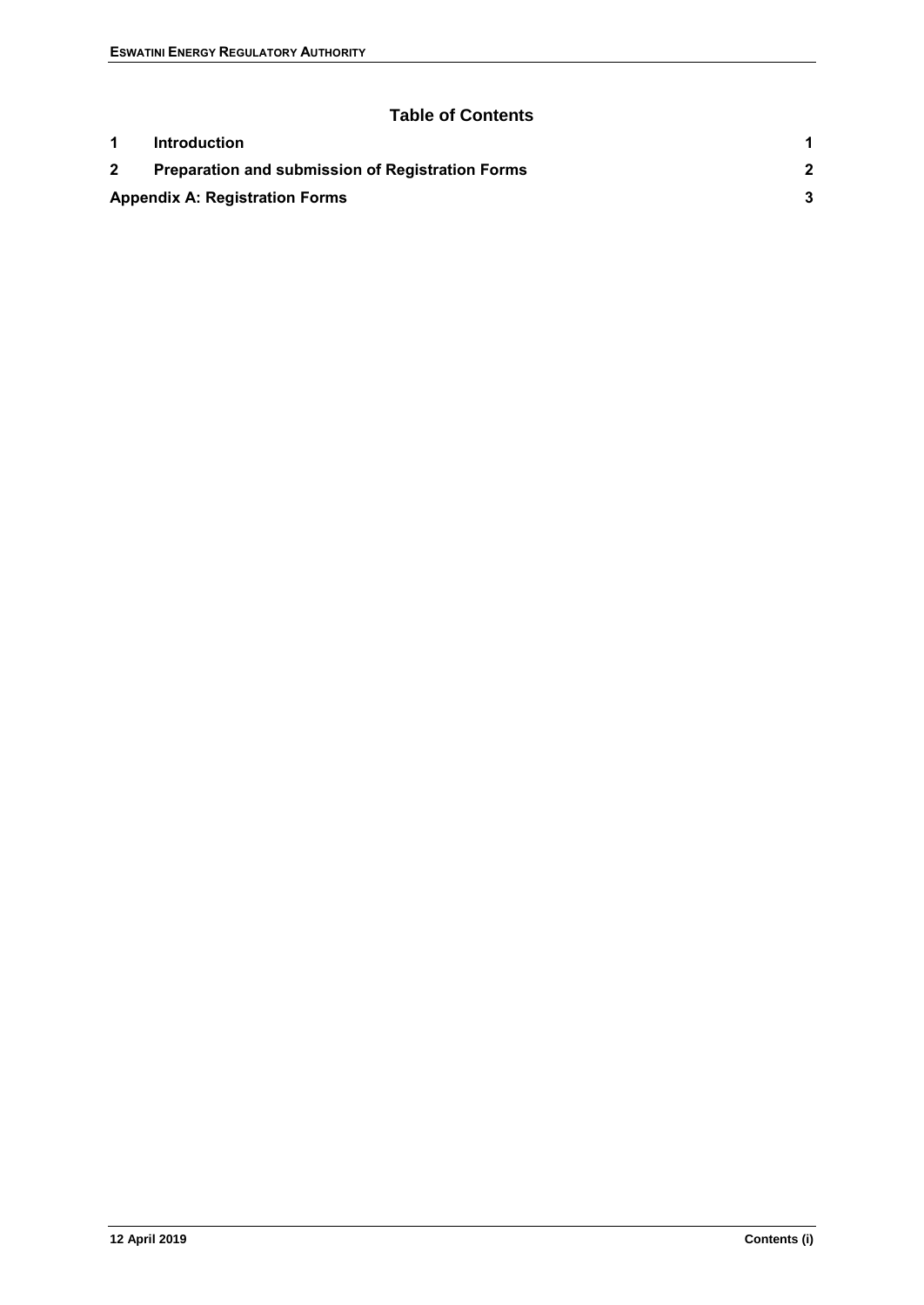#### <span id="page-2-0"></span>**1 Introduction**

The Kingdom of Eswatini ("Eswatini") relies heavily on electricity imports from Eskom in South Africa to supply its electricity demand. Due to the constraints faced by Eskom and the expected significant tariff increases from Eskom, the reliance by Eswatini on electricity imports from South Africa is no longer secured. Therefore there is a need for Eswatini to develop local generation in order to reduce reliance on imports and in order to stimulate the development of energy sector investment in Eswatini.

The Ministry of Natural Resources and Energy ("MNRE") has established the Eswatini Independent Power Producers Policy ("ESIPPP")' that is aimed at increasing the utilisation of local renewable energy resources, including solar photovoltaic ("PV") and biomass, to enhance energy security and self-sufficiency. Furthermore, the MNRE is committed to encouraging private sector participation in the development of new power generation projects.

In July 2018, the Honourable Minister of the MNRE announced a new energy policy which sets out that the procurement of new generation capacity by Independent Power Producers ("IPPs") will be conducted through competitive tendering. In addition, and in support of the new policy, in October 2018, the MNRE launched its Integrated Resource Masterplan (the "MasterPlan") for the energy sector as well as the Short-term Generation Expansion Plan ("SGEP") which provide a roadmap of the new generation capacity to be developed in the country.

While the MasterPlan provides a long-term roadmap for the country's energy needs with a planning horizon of 20 years, the SGEP focusses on projects that can be delivered in the short-term. According to the SGEP, circa 40 MW of solar PV technology will need to be procured by 2020 followed by circa 40 MW of biomass in 2021. This new generation capacity will be procured through competitive tendering processes to be conducted by the Eswatini Energy Regulatory Authority ("ESERA"), in co-operation with the MNRE in accordance with the Electricity Act of 2007.

The procurement of private-owned generation capacity through competitive tendering will provide opportunities for meaningful local participation in the Eswatini energy sector. As a result, ESERA, together with other Government stakeholders, is consulting on the appropriate criteria to be included in the procurement process to ensure Eswatini-based participation in the development of new power projects. The potential areas for local participation include funding on debt and equity as well as the engineering, procurement and construction ("EPC") and operations and maintenance ("O&M") arrangements. The tender documents will specify the minimum levels that will need to be allocated to Eswatini registered companies/citizens on each of the local participation categories.

In order to facilitate the partnership between the developers and local companies/citizens, ESERA has identified the need to create a database of parties who may be interested in participating in the development of the new generation capacity in Eswatini. As a result, ESERA is launching this registration process to invite parties who may interested in participating in the development of new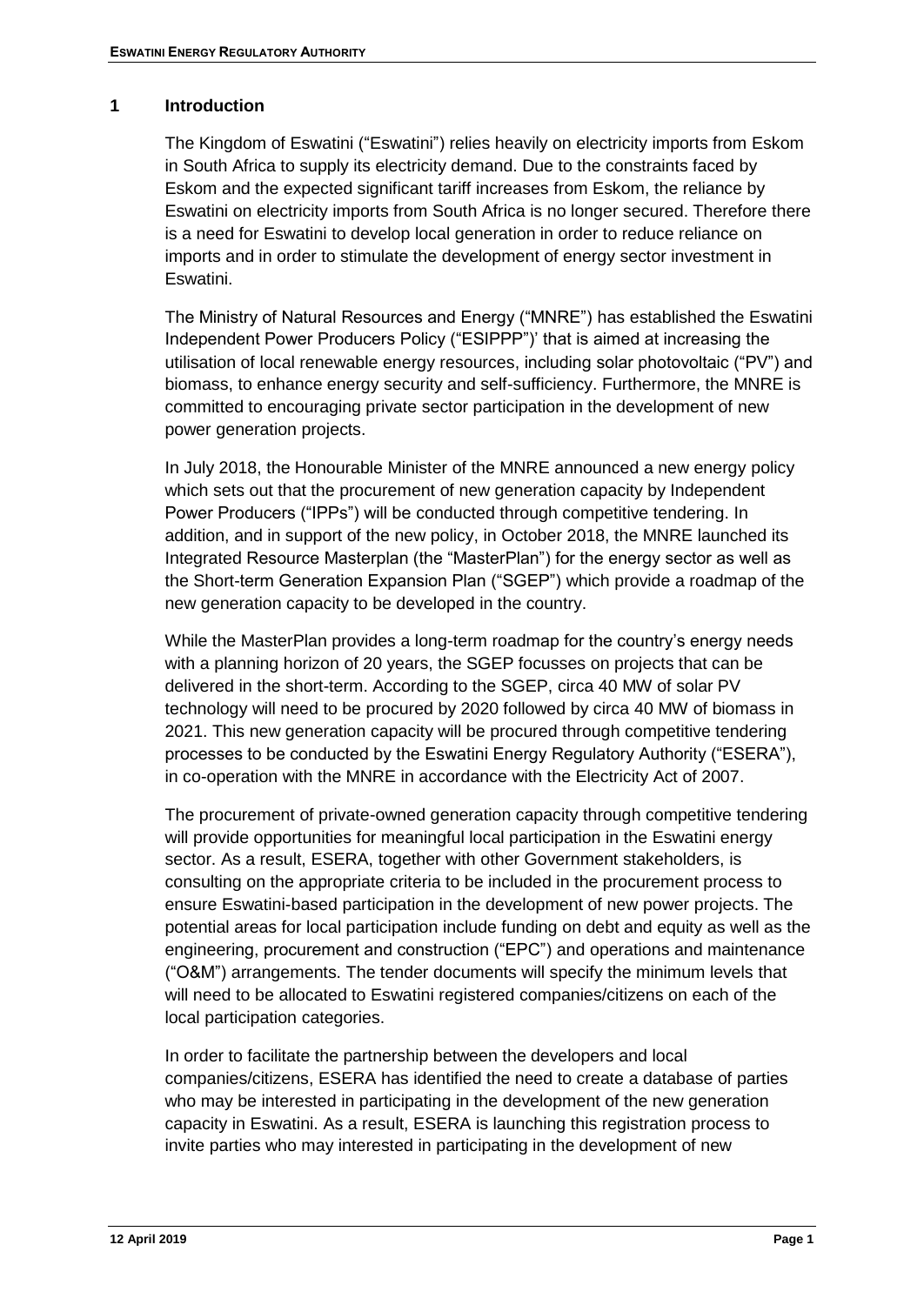generation to assist ESERA by submitting the relevant information as described in Section [2](#page-3-0) (the "Registration").

All parties should note that the Registration process is not intended to be, and should not be considered to be, the start of a procurement process and does not in any way constitute any form of shortlisting, pre-qualification or any other form of selection for purposes of procurement for new generation capacity.

#### <span id="page-3-0"></span>**2 Preparation and submission of Registration Forms**

All parties who are interested in potentially becoming developers, investors, financiers, EPC contractors, O&M contractors, etc. in the development of the new generation projects in Eswatini are encouraged to express their interest by completing the Registration Form contained Appendix A. The Registration Form shall be completed in the prescribed format and submitted electronically to:

Mr Sikhumbuzo Nkambule Manager Consumer and Stakeholder Management Eswatini Energy Regulatory Authority Email: nkambules@sera.org.sz

ESERA requests that the Registration Form is submitted no later than **5:00pm (CAT), 26 April 2019**. The submissions shall be marked with the subject line: "*Registration of Interest for Participating in the Development of New Generation Capacity – [Name of party]*".

ESERA requests that the Registration Form and supporting documents are submitted in English and that the attachments do not exceed 5MB per email message. Parties are to note that the information to be provided in the Registration Form will be published to the public.

ESERA wishes to thank all parties in advance for expressing interest in participating in the development of new generation capacity in Eswatini.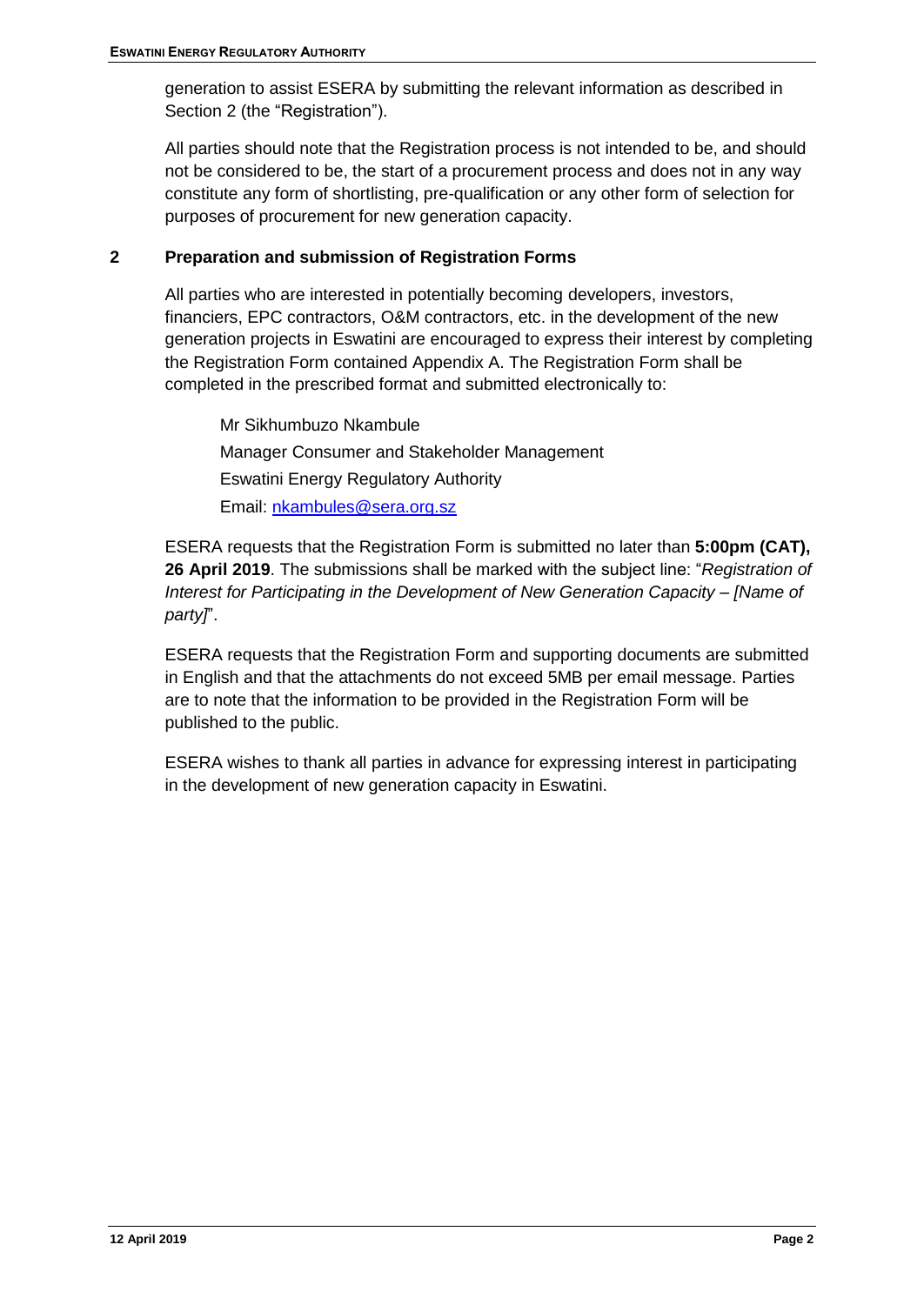### <span id="page-4-0"></span>**Appendix A: Registration Forms**

Registrants are requested to complete and submit the Registration Form provided in this Appendix A in the prescribed format.